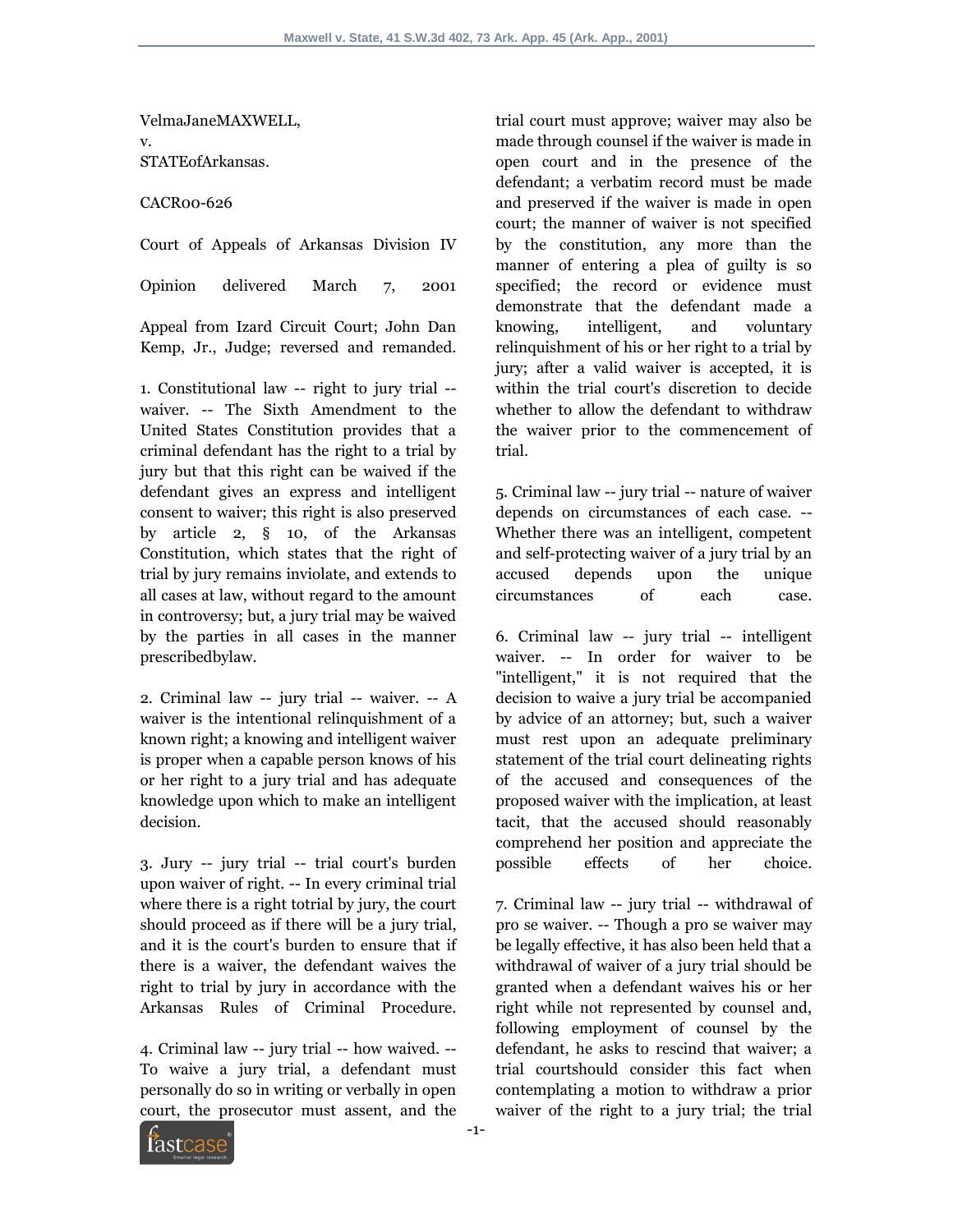court should also consider such matters as timeliness of the motion to withdraw and whether a delay of trial will impede justice or inconvenience witnesses.

8. Criminal law -- jury trial -- trial court abused its discretion in denying appellant's motion to withdraw waiver. -- The trial court abused its discretion in denying appellant's motion to withdraw her waiver because the trial court (1) erred in concluding that appellant waived her right to a jury trial knowingly and intelligently in accordance with the Arkansas Rules of Criminal Procedure, and (2) abused its discretion in denying her motion for the additional reason that this motion was filed after appellant engaged private counsel who advised her that a jury trial was preferable, her motion was filed more than one month prior to trial, and no inconvenience to witnesses or to the administration of justice was demonstrated.

9. Criminal law -- intent -- purposeful action. -- A person acts purposefully with respect to her conduct when it is her conscious object to engage in conduct of that nature or to cause such a result.

10. Appeal & error -- argument raised for first time on appeal not reached -- appellant limited by nature & scope of arguments presented at trial. -- The appellate court did not reach appellant's constitutional argument because it was raised for the first time on appeal; an appellant may not change the grounds for objection on appeal but is limited by the nature and scope of his objections and arguments presented at trial.

11. Civil procedure -- using responses to requests for admissions against appellant violated Ark. R. Civ. P. 36(b) --information gained through civil-discovery mechanism is self-limiting. -- Using appellant's responses to requests for admissions against her in the criminal trial violated Ark. R. Civ. P. 36(b) (2000); though the Rules of Civil Procedure are not applicable to criminal proceedings,

the information gained through this civildiscovery mechanism is self-limiting; a plain reading of the rule precluded their use in this criminal trial.

12. Evidence -- ruling on -- not reversed absent prejudice. -- The appellate court will not reverse an evidentiary ruling in the absence of prejudice.

13. Evidence -- admission of responses to request for admissions clearly harmful -- trial court reversed. -- Where it was undisputed that appellant caused physical injury to two persons by firing a shotgun in their direction, the State bore the burden of proving appellant's mental state or level of intent, which is seldom capable of direct evidence but must often be inferred from the circumstances, and appellant's responses to requests for admission provided direct evidence of intent, and was in essence a confession, it was evident that admission of this evidence prejudiced appellant; the trial court, when rendering its findings of guilt, specifically found that appellant's admissions affected the outcome of the trial; therefore, this error required reversal. [cme]

Robert Jeffrey Connor, for appellant. Mark Pryor, Att'y Gen., by: Jeffrey A. Weber, Ass't Att'y Gen., for appellee. John B. Robbins, Judge.

Appellant Velma Jane Maxwell appeals her convictions in the Izard County Circuit Court of two counts of first-degree battery for which she received two consecutive ten-year prison sentences. These charges stemmed from appellant's act of firing a shotgun that resulted in pellets hitting her neighbor, Mr. Ring, and his grandson whom he was holding. Her arguments for reversal are: (1) that the trial court abused its discretion in denying her motion to withdraw her waiver of a jury trial; and (2) that the trial court abused its discretion in allowing the prosecution to

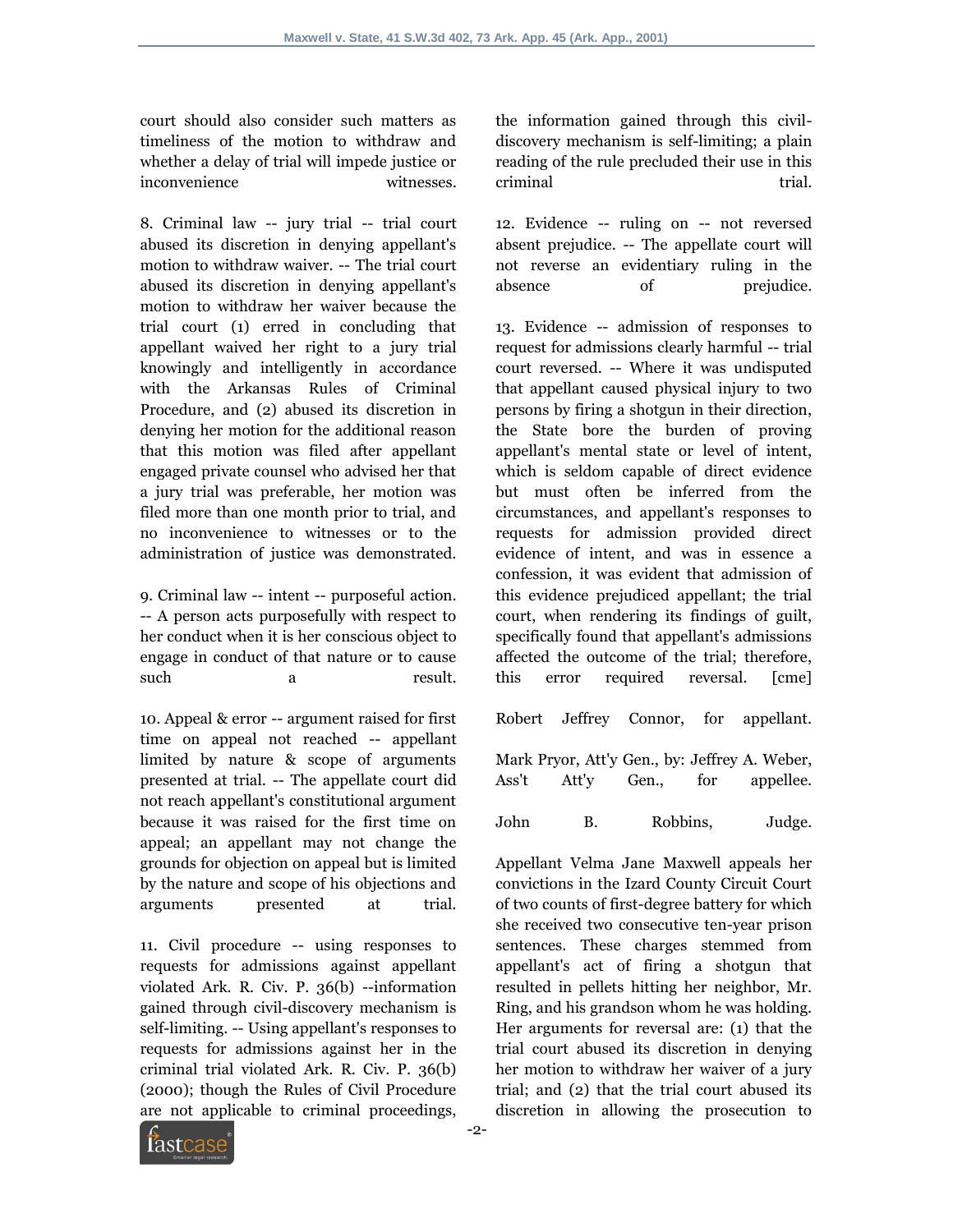introduce into evidence appellant's responses to requests for admissions that she had given in a related civil action. We reverse and remand on both points.

The Sixth Amendment to the United States Constitution provides that a criminal defendant shall have the right to a trial by jury but that this right can be waived if the defendant gives an express and intelligent consent to waiver. Patton v. United States, 281 U.S.a458 (1930). This jury-trial right is also preserved by article 2, § 10, of the Arkansas Constitution, which states that "the right of trial by jury shall remain inviolate, and shall extend to all cases at law, without regard to the amount in controversy; but a jury trial may be waived by the parties in all cases in the manner prescribed by law." A waiver is the intentional relinquishment of a known right. Johnson v. Zerbst, 304 U.S. 458 (1938). A knowing and intelligent waiver is proper when a capable person knows of her right to a jury trial and has adequate knowledge upon which to make an intelligent decision. Duty v. State, 45 Ark. App. 1, 871 S.W.2d 400 (1994); see also Williams v. State, 65 Ark. App. 176, 986 S.W.2d 123 (1999).

In every criminal trial where there is a right to trial by jury, the court should proceed as if there will be a jury trial, and it is the court's burden to ensure that if there is a waiver, the defendant waives the right to trial by jury in accordance with the Arkansas Rules of Criminal Procedure. Grinning v. City of Pine Bluff, 322 Ark. 45, 907 S.W.2d 690 (1995). To waive a jury trial, a defendant must personally do so in writing or verbally in open court, the prosecutor must assent, and the trial court must approve. Ark. R. Crim. P. 31.1 (2000); Calnan v. State, 310 Ark. 744, 841 S.W.2d 593 (1992). As an alternative to the defendant personally waiving in writing or in open court, he may do so through counsel if the waiver is made in open court and in the presence of the defendant; a verbatim record shall be made and preserved if the waiver is made in open court. Ark. R. Crim. P. 31.2.

(2000). The manner of waiver is not specified by the constitution, any more than the manner of entering a plea of guilty is so specified. See Griggs v. State, 280 Ark. 339, 658 S.W.2d 371 (1983); Smith v. State, 264 Ark. 329, 571 S.W.2d 591 (1978). The record or the evidence must demonstrate that the defendant made a knowing, intelligent, and voluntary relinquishment of her right to a trial by jury. Duty v. State, 45 Ark. App. 1, 871 S.W.2d 400 (1994). After a valid waiver is accepted, it is within the trial court's discretion to decide whether to allow the defendant to withdraw the waiver prior to the commencement of trial. Ark. R. Crim. P. 31.5 (2000).

At a pretrial hearing on September 2, 1999, appellant's public defender was permitted to withdraw from the case after the trial court determined that appellant did not qualify for appointed counsel, having posted a \$15,000 bond and there being evidence that she owned real property and a home in the county. Immediately thereafter, appellant requested on the record to waive a jury trial:

Defendant: Do I have to have a trial by jury? I don't have a choice in that.

The Court: Well, you've got a right to a trial by jury. The only way around that is if you waive the jury trial and the State does too. Both of you would have to waive your right to a jury trial.

Prosecutor: Or she can plead guilty or nolo.

The Court: So right now you've got a right to a jury trial. There hasn't been any waiver of a jury trial by you or the State. So that, you know, it is set for a jury trial that week of September 20th. Is that -- that's what you're requesting your right to a jury trial.

Defendant: No, to not have one.

The Court: Well, you're wanting to waive a jury trial, is that right? You need to answer

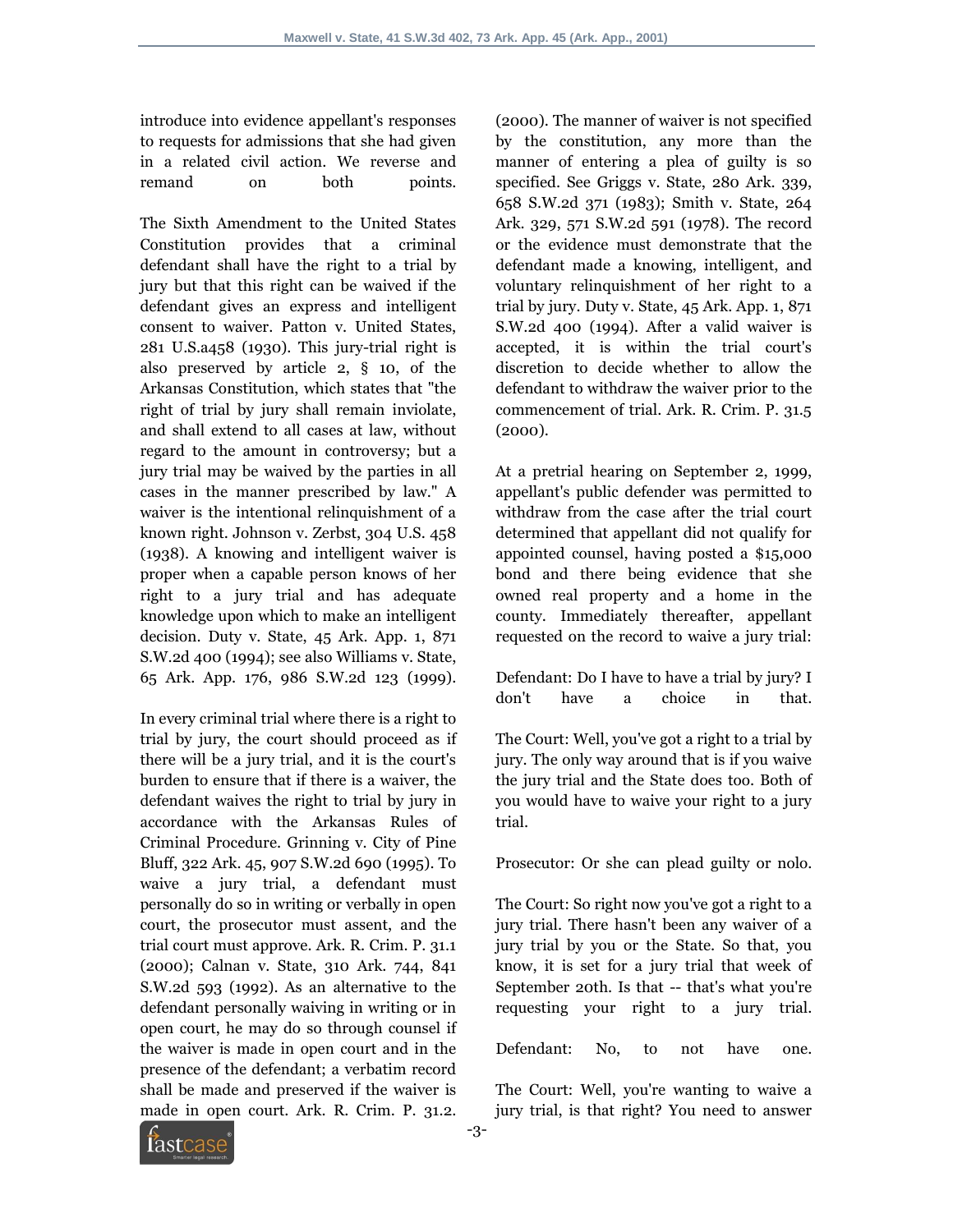out loud.

Defendant: Yes, sir.

The Court: What's the State's position on any ---

Prosecutor: She wants to waive a jury trial?

The Court: Yes.

Prosecutor: That's fine with the State.

The Court: Okay. The State agrees to waive a jury trial. And are you doing this voluntarily? Are you waiving your right to a jury trial voluntarily?

Defendant: Yes, sir.

The Court: Is anybody applying any kind of force or pressure, making any threats to get you to waive this right to a jury trial?

Defendant: No, sir.

The Court: Or is anybody making any promises to you

Defendant: No, sir.

The Court: -- to get you to waive this right to a jury trial?

Okay, Mrs. Maxwell, the Court finds that you have voluntarily, knowingly, and intelligently waived your right to a jury trial. And I'll schedule this for a bench trial then for -- we don't have anything available that week. I think I've set something for November the 9th. So the Court -- that's the next available date I've got for a bench trial. So the Court will schedule your case for a bench trial on November the 9th.

Defendant: Yes, sir.

Appellant initiated the waiver, and she was not coerced or urged to relinquish this right. However, appellant did not know what a bench trial was until after the trial judge had accepted her waiver and had immediately moved on to another motion. This was evident by her asking the trial judge to tell her what he meant by "bench trial," to which the trial *judge* responded:

The Court: A bench trial is just a trial before the Judge. It'll be a trial before me to decide what the facts are instead of a jury deciding on what the facts are.

Defendant: You just don't just get up there and say I'm guilty or not guilty, you present a case.

The Court: Right. The State will present their case and you can cross examine their witnesses and then present any evidence that you'd have in your own behalf.

Defendant: I'll have witness [sic].

The Court: Yes, ma'am you'll need to bring your witnesses or subpoena those witnesses for that trial date.

Defendant: Thank you.

Furthermore, there was some indication that appellant's ability to comprehend her right might be impaired, which was made known to the trial judge after he had accepted her waiver. Specifically, the public defender who had just been allowed to withdraw as appellant's counsel was still present in the courtroom, and she mentioned to the trial judge that she had been made aware that appellant had a mental condition and that the trial court might want to inquire. The trial court asked appellant if she had any mental condition, to which she responded that she had a depression anxiety, but that she hoped it would not prevent her from understanding what was going on in court. To clarify, the trial court asked her if she understood these proceedings, and she responded affirmatively. The trial court inquired no further.

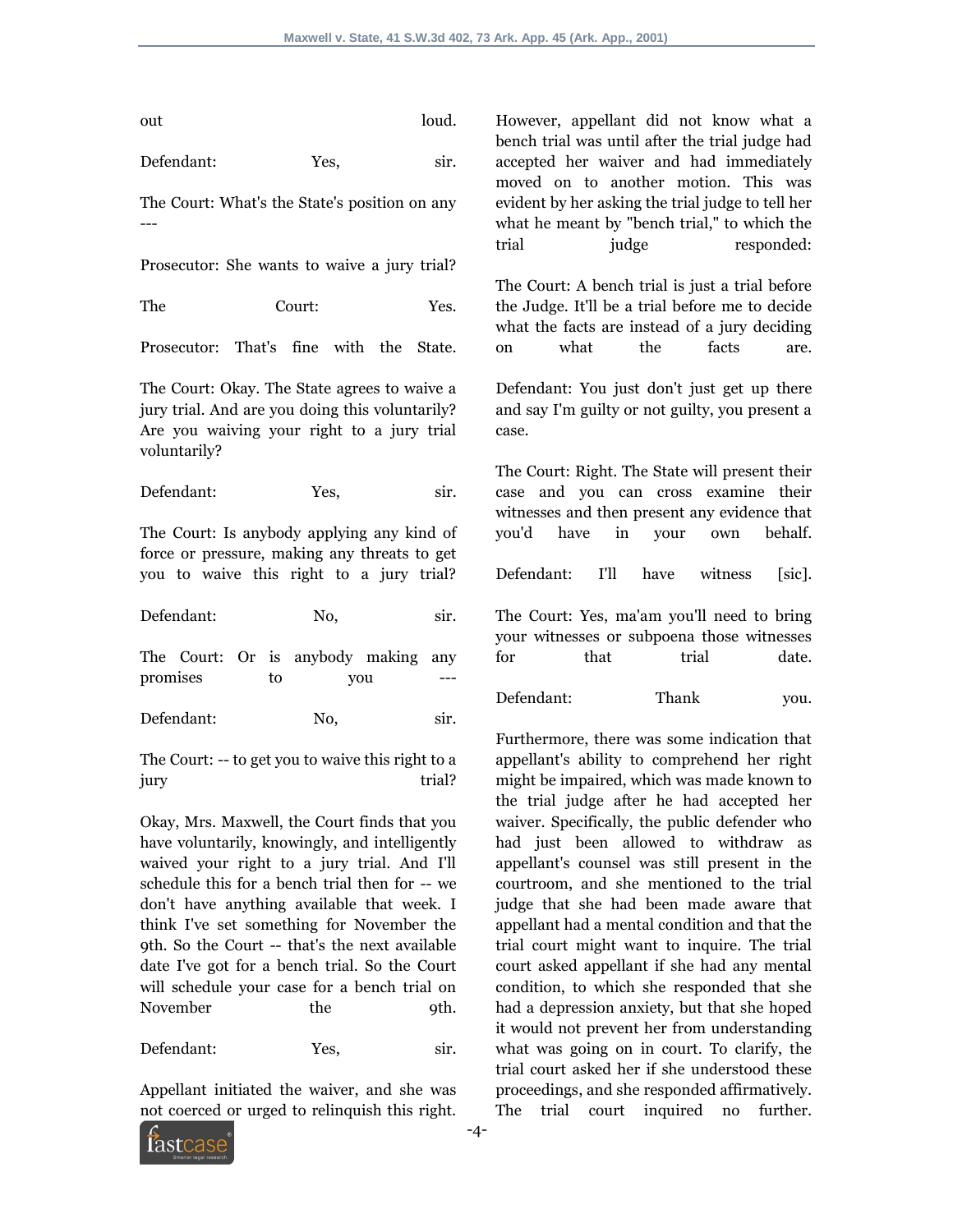A bench trial was set on the court's calendar, having been continued before at appellant's request. At a later date, appellant retained private counsel, who entered his appearance on October 4, 1999, and moved to withdraw appellant's waiver of a jury trial. The circuit court judge denied this request in an order filed on October 15, 1999. Trial was conducted on November 9, 1999, resulting in convictions on each count of battery.

The State contends that appellant gave a sufficiently knowing, voluntary, and intelligent waiver of the right to a jury trial and that the trial court did not abuse its discretion in denying her motion. Appellant disagrees, asserting that she did not knowingly and intelligently waive a jury trial and that this decision should not have been made without counsel. The voluntariness of her waiver is not in question. The first question on appeal is whether she waived that right knowingly and intelligently. Whether there was an intelligent, competent and selfprotecting waiver of a jury trial by an accused must depend upon the unique circumstances of each case. Adams v. United States ex rel McCann, 317 U.S. 269 (1942).

It is not required that such a waiver be accompanied by the advice of an attorney before a decision to waive a jury trial in order for that waiver to be "intelligent." Id. But, the view is generally taken that such a waiver must rest on an adequate preliminary statement of the trial court delineating the rights of the accused and the consequences of the proposed waiver with the implication, at least tacit, that the accused should reasonably comprehend her position and appreciate the possible effects of her choice. See 21A Am. Jur. 2d Criminal Law § 1082 (1998).

Though a pro se waiver may be legally effective, it has been also held that a withdrawal of a waiver of a jury trial should be granted when a defendant waives his or her right while not represented by counsel and, following employment of counsel by the defendant, he asks to rescind that waiver. See People v. Melton, 271 P.2d 962 (Cal. App. 1954); State v. Williams, 11 So.2d 701 (La. 1942); Butler v. State, 23 S.E. 822 (Ga. 1895); Wilson v. State, 4 S.E.2d 688 (Ga. App. 1939). A trial court should consider this fact when contemplating a motion to withdraw a prior waiver of the right to a jury trial. In addition, the trial court should consider such matters as the timeliness of the motion to withdraw and whether a delay of the trial will impede justice or inconvenience witnesses. See People v. Melton, supra; 21A Am. Jur. 2d Criminal Law § 1084 (1998).

We hold that the trial court abused its discretion in denying appellant's motion to withdraw her waiver in this instance because we are satisfied that the trial court (1) erred in concluding that appellant waived her right to a jury trial knowingly and intelligently in accordance with the Arkansas Rules of Criminal Procedure, and (2) abused its discretion in denying her motion for the additional reason that this motion was filed after appellant engaged private counsel who advised her that a jury trial was preferable, her motion was filed more than one month prior to trial, and no inconvenience to witnesses or to the administration of justice was demonstrated.

## Requests for Admissions

We address appellant's second point because this issue is likely to arise upon retrial. Appellant's second point on appeal is that the trial court committed reversible error when it admitted into evidence appellant's discovery responses in the civil litigation regarding these same facts. The State does not entirely concede error on this point, but it argues that even if error occurred, it was harmless error such that no reversal would be warranted. We find merit in appellant's argument with regard to the evidentiary ruling, and hold that the error is reversible.

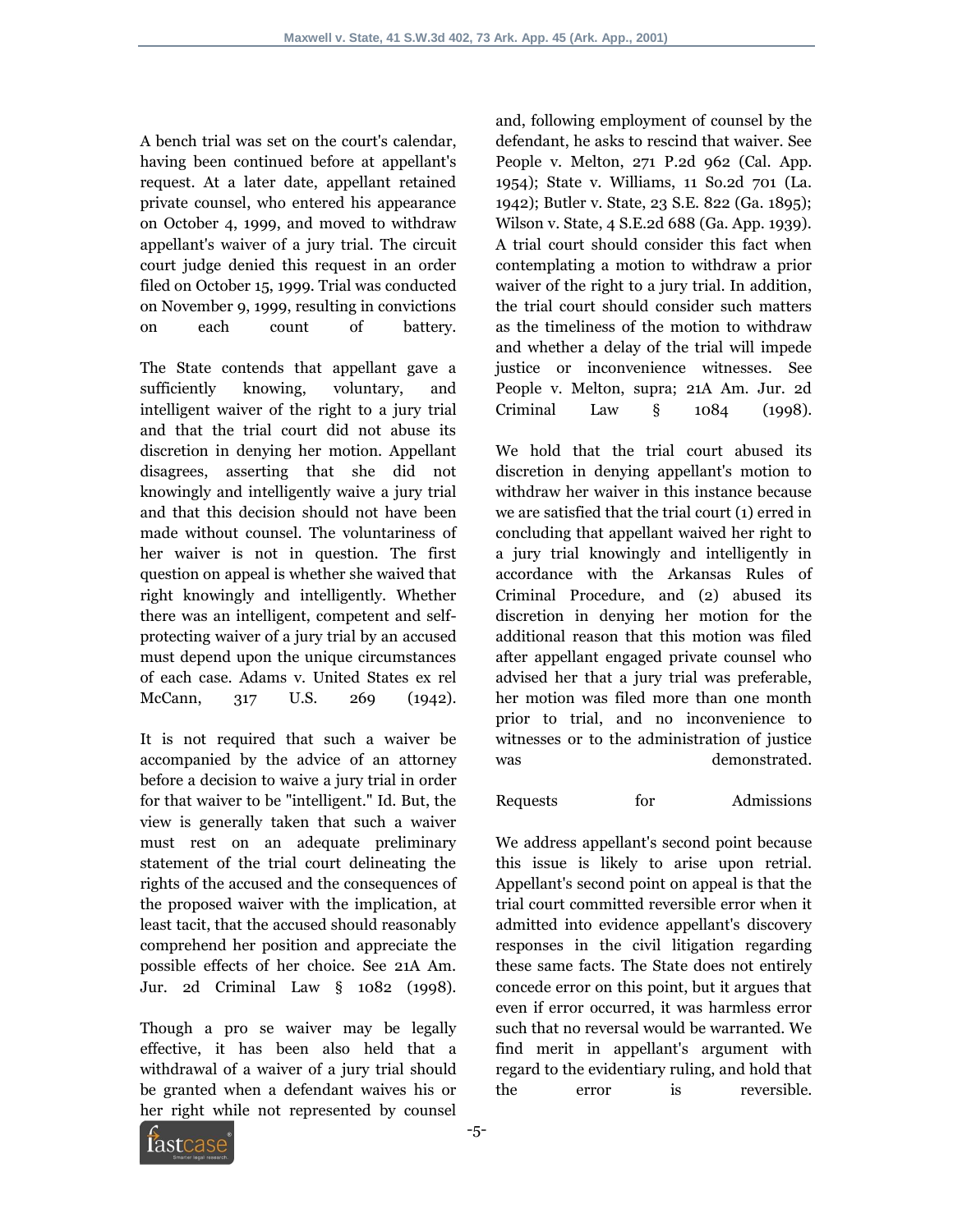The State was charged with the burden of proving that appellant was guilty of firstdegree battery, which defined in this context means, with the purpose of causing physical injury to another person, she caused physical injury to any person by means of a firearm. Ark. Code Ann. § 5-13-201(a)(7) (Repl. 1997). A person acts purposefully with respect to his conduct when it is her conscious object to engage in conduct of that nature or to cause such a result. Harmon v. State, 340 Ark. 18, 8 S.W.3d 472 (2000). The fact that appellant twice fired a shotgun was not in dispute. The controversy centered on appellant's intent.

The responses to requests for admissions were filed in the civil circuit court action for damages pursued by her neighbors who were shot by appellant. The responses read:

1) Request for Admission No. 1: Admit or deny that on the 20th day of April, 1998, you pointed and fired a shotgun at Plaintiff, Verbal Ring, with the intent of shooting said plaintiff.

Answer to Request for Admission No. 1: Admitted

2) Request for Admission No. 2: Admit or deny that on the 20th day of April, 1998, you pointed and fired a shotgun at the minor grandson of Plaintiffs, Verbal Ring and Diana Ring, guardians of Michael Ray Barkley, with the intent of shooting the Plaintiff's grandson, Michael Ray Barkley.

Answer to Request for Admission No. 2: Denied

Appellant argues on appeal that admitting into evidence her responses was in violation of her Fifth Amendment right against selfincrimination, and that the ruling was directly contrary to Ark. R. Civ. P. 36.

We do not reach appellant's constitutional argument regarding the Fifth Amendment because it is raised for the first time on

appeal. See Woods v. State, 342 Ark. 89, 27 S.W.3d 367 (2000). It is well settled that appellant may not change the grounds for objection on appeal but is limited by the nature and scope of his objections and arguments presented at trial. Ayers v. State, 334 Ark. 258, 975 S.W.2d 88 (1998).

However, we agree, and the State appears to concede, that using appellant's requests for admissions against her in this criminal trial violated Ark. R. Civ. P. 36(b)(2000), which states in pertinent part that "[a]ny admission made by a party under this rule is for the purpose of the pending action only and is not an admission by him for any other purpose, nor may it be used against him in any other proceeding." Though the Rules of Civil Procedure are not applicable to criminal proceedings, see Ark. R. Civ. P. 1 and 81, the information gained through this civildiscovery mechanism is self-limiting. A plain reading of the rule precludes their use in this criminal trial. Other courts have so held, and we are persuaded by them. See, e.g., Gordon v. Federal Deposit Insur. Co., 427 F.2d 578 (D.C. Cir. 1970); Hooker v. State, 516 S.2d 1349 (Miss. 1987); Antonio v. Solomon, 41 F.R.D. 447 (D. Mass.1966).

We will not reverse an evidentiary ruling in the absence of prejudice, Clark v. State, 323 Ark. 2111, 913 S.W.2d (1996), but we cannot conclude that this evidence was harmless. It was undisputed that appellant caused physical injury to two persons by firing a shotgun in their direction. The State's real task in this prosecution was to prove her mental state or level of intent, which is seldom capable of direct evidence but must often be inferred from the circumstances. E.g., Stegall v. State, 340 Ark. 184, 8 S.W.3d 538 (2000). This was the unusual circumstance of an accused providing direct evidence of intent, and is in essence a confession. It is evident that the admission of this evidence prejudiced appellant. The trial court, when rendering its findings of guilt, specifically found that her admissions